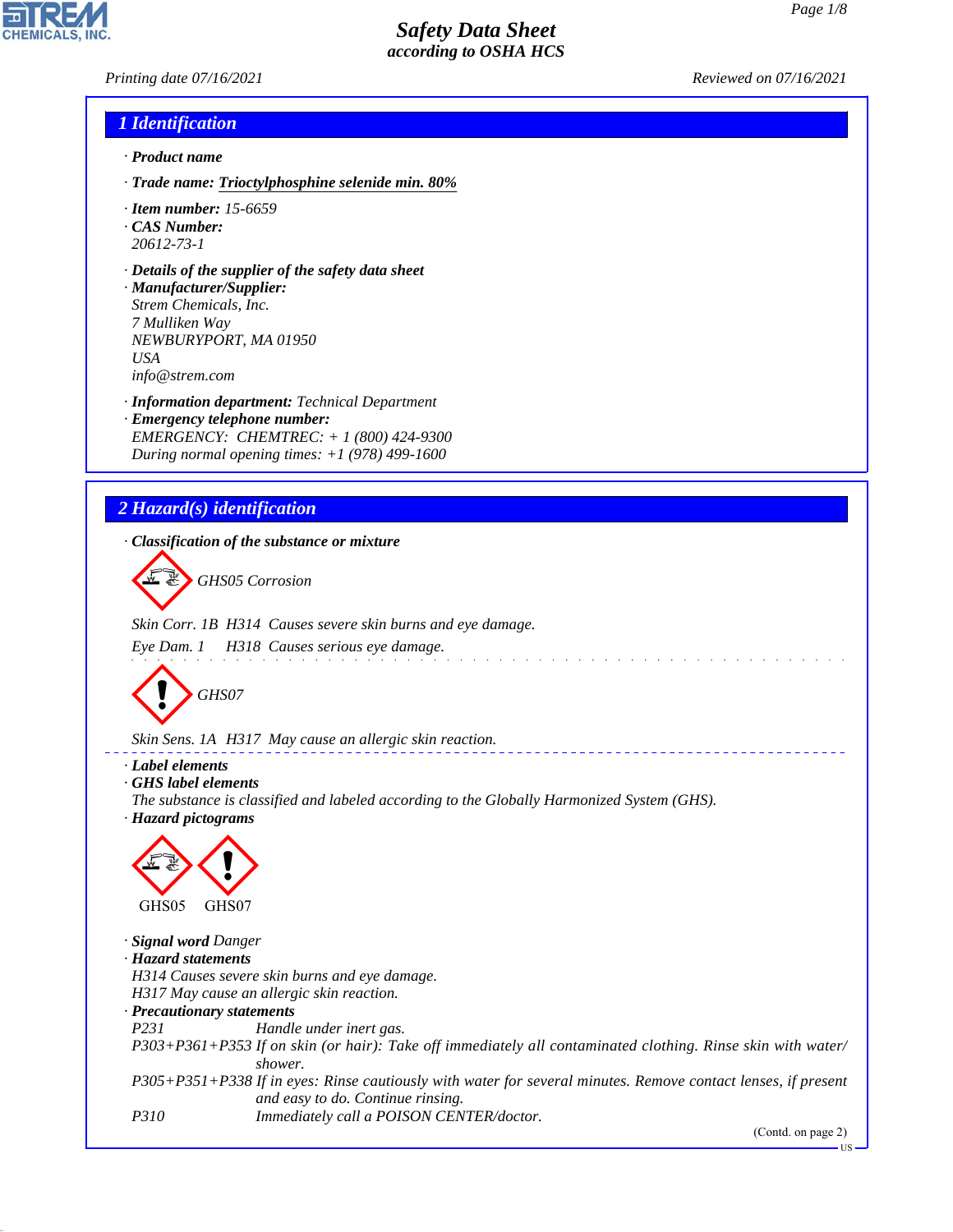*Printing date 07/16/2021 Reviewed on 07/16/2021*



# *3 Composition/information on ingredients*

- *· Chemical characterization: Substances*
- *· CAS No. Description*

*20612-73-1 Trioctylphosphine selenide*

### *4 First-aid measures*

- *· Description of first aid measures*
- *· General information: Immediately remove any clothing soiled by the product.*
- *· After inhalation: In case of unconsciousness place patient stably in side position for transportation.*
- *· After skin contact: Immediately wash with water and soap and rinse thoroughly.*
- *· After eye contact: Rinse opened eye for several minutes under running water. Then consult a doctor.*
- *· After swallowing: Drink copious amounts of water and provide fresh air. Immediately call a doctor.*
- *· Information for doctor:*
- *· Most important symptoms and effects, both acute and delayed No further relevant information available.*
- *· Indication of any immediate medical attention and special treatment needed No further relevant information available.*

# *5 Fire-fighting measures*

- *· Extinguishing media*
- *· Suitable extinguishing agents: Use fire fighting measures that suit the environment.*
- *· Special hazards arising from the substance or mixture*
- *During heating or in case of fire poisonous gases are produced.*
- *· Advice for firefighters*

44.1.1

*· Protective equipment: Mouth respiratory protective device.*

(Contd. on page 3)

US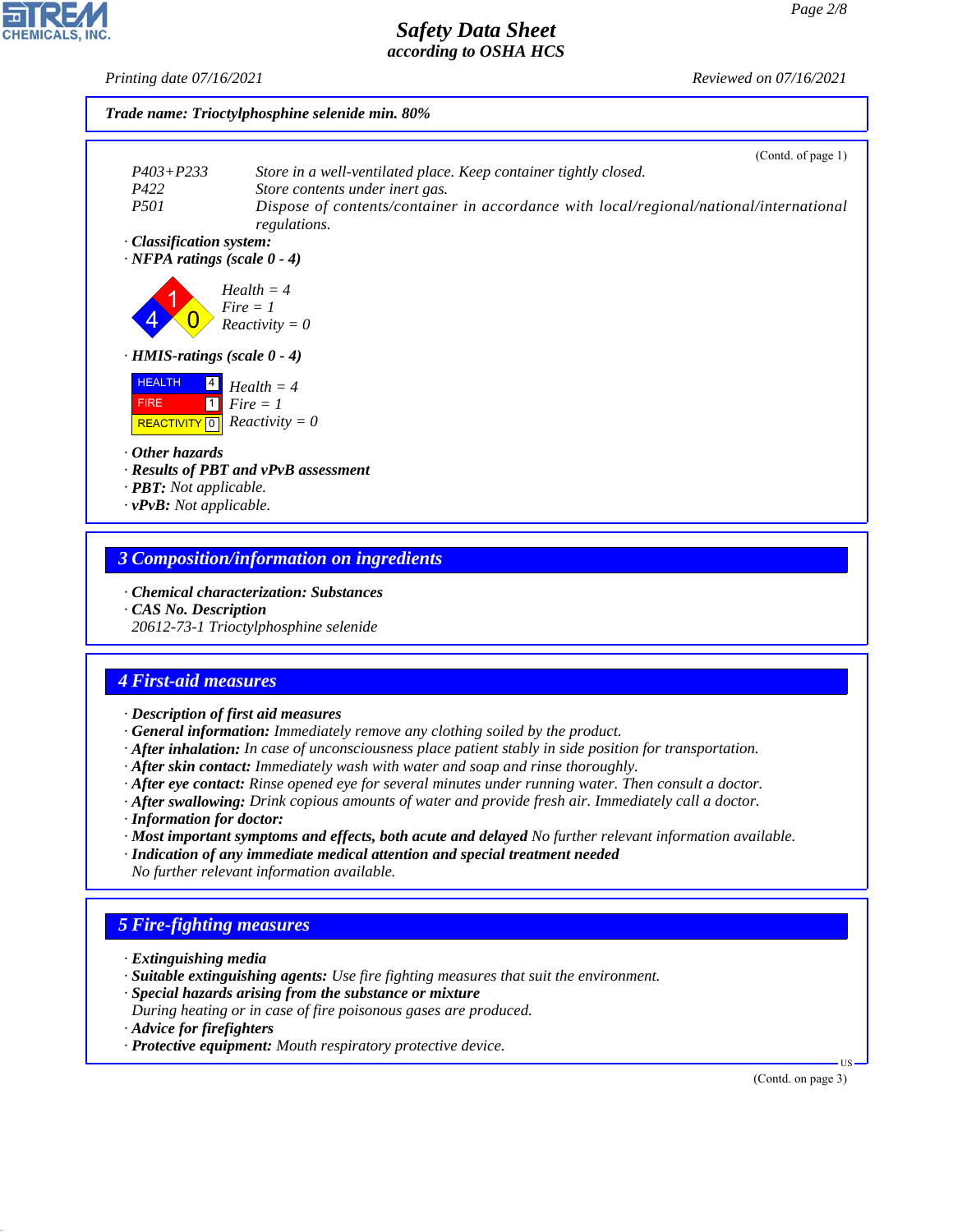*Printing date 07/16/2021 Reviewed on 07/16/2021*

*Trade name: Trioctylphosphine selenide min. 80%*

(Contd. of page 2)

| <b>6 Accidental release measures</b>                                                             |  |  |
|--------------------------------------------------------------------------------------------------|--|--|
| $\cdot$ Personal precautions, protective equipment and emergency procedures                      |  |  |
| Mount respiratory protective device.                                                             |  |  |
| Wear protective equipment. Keep unprotected persons away.                                        |  |  |
| · Environmental precautions: Do not allow to enter sewers/ surface or ground water.              |  |  |
| · Methods and material for containment and cleaning up:                                          |  |  |
| Absorb with liquid-binding material (sand, diatomite, acid binders, universal binders, sawdust). |  |  |
| Use neutralizing agent.                                                                          |  |  |
| Dispose contaminated material as waste according to item 13.                                     |  |  |
| Ensure adequate ventilation.                                                                     |  |  |
| $\mathbf{D}$ of concerns a directed and a set of concern                                         |  |  |

#### *· Reference to other sections*

*See Section 7 for information on safe handling. See Section 8 for information on personal protection equipment. See Section 13 for disposal information.*

#### *· Protective Action Criteria for Chemicals*

*· PAC-1:*

*Substance is not listed.*

*· PAC-2:*

*Substance is not listed.*

*· PAC-3:*

*Substance is not listed.*

#### *7 Handling and storage*

*· Handling: Handle under inert gas.*

*· Precautions for safe handling*

*Ensure good ventilation/exhaustion at the workplace.*

*Open and handle receptacle with care.*

*Prevent formation of aerosols.*

*· Information about protection against explosions and fires: Keep respiratory protective device available.*

- *· Conditions for safe storage, including any incompatibilities*
- *· Storage: Store contents under inert gas.*
- *· Requirements to be met by storerooms and receptacles: No special requirements.*
- *· Information about storage in one common storage facility: Not required.*
- *· Further information about storage conditions: Keep receptacle tightly sealed.*
- *· Specific end use(s) No further relevant information available.*

### *8 Exposure controls/personal protection*

*· Additional information about design of technical systems: No further data; see item 7.*

*· Control parameters*

- *· Components with limit values that require monitoring at the workplace: Not required.*
- *· Additional information: The lists that were valid during the creation were used as basis.*

*· Exposure controls*

44.1.1

- *· Personal protective equipment: Wear protective clothing*
- *· General protective and hygienic measures: Keep away from foodstuffs, beverages and feed. Immediately remove all soiled and contaminated clothing.*

(Contd. on page 4)

US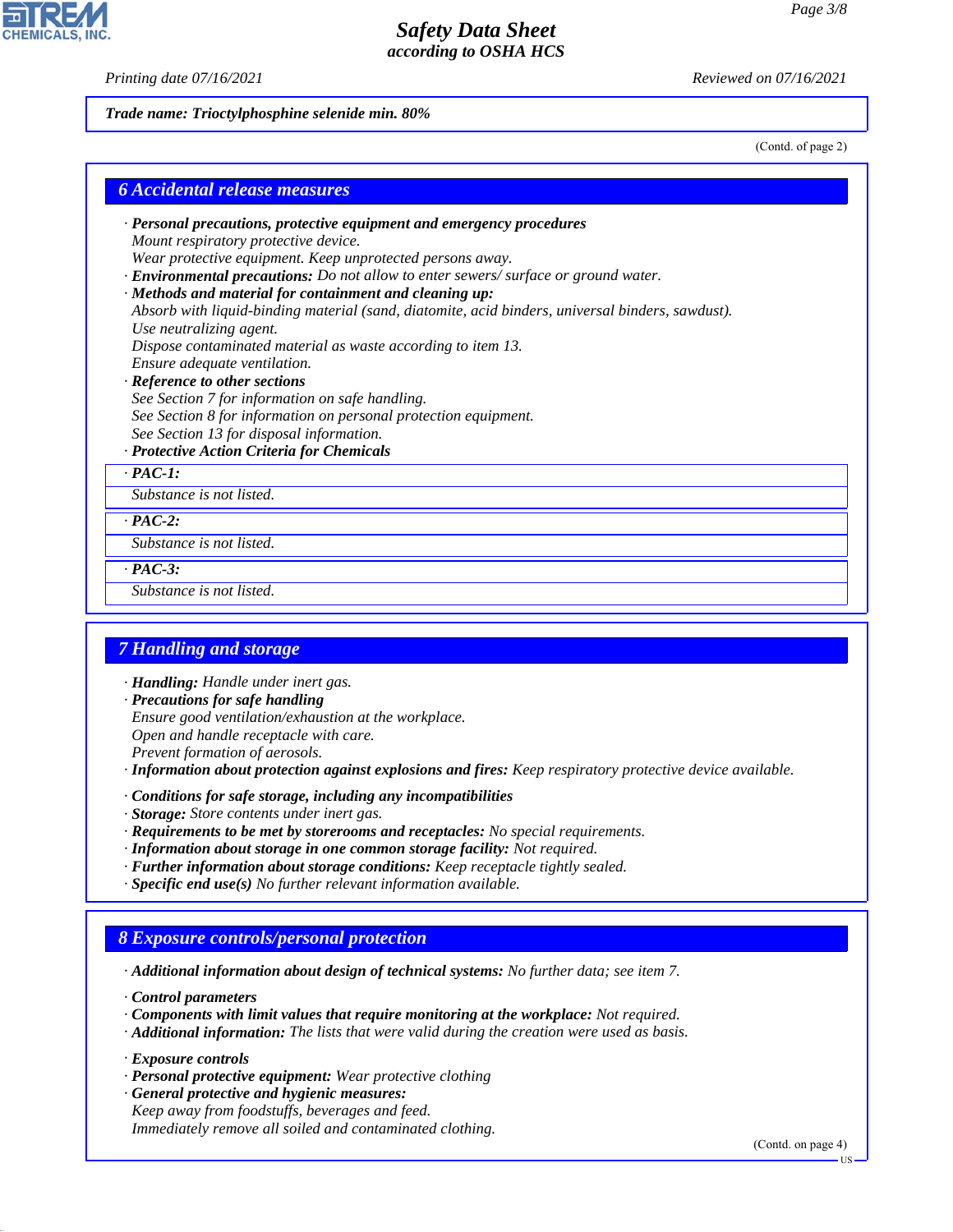CHEMICALS, INC.

44.1.1

*Printing date 07/16/2021 Reviewed on 07/16/2021*

# *Trade name: Trioctylphosphine selenide min. 80%*

| (Contd. of page 3)                                                                                                                                  |
|-----------------------------------------------------------------------------------------------------------------------------------------------------|
| Wash hands before breaks and at the end of work.                                                                                                    |
| Avoid contact with the eyes.                                                                                                                        |
| Avoid contact with the eyes and skin.                                                                                                               |
| <b>· Breathing equipment:</b> A NIOSH approved respirator in accordance with 29 CFR 1910.134.<br>· Protection of hands:                             |
|                                                                                                                                                     |
| Protective gloves                                                                                                                                   |
| The glove material has to be impermeable and resistant to the product/the substance/the preparation.                                                |
| Due to missing tests no recommendation to the glove material can be given for the product/the preparation/the<br><i>chemical mixture.</i>           |
| Selection of the glove material on consideration of the penetration times, rates of diffusion and the degradation                                   |
| · Material of gloves                                                                                                                                |
| The selection of the suitable gloves does not only depend on the material, but also on further marks of quality and                                 |
| varies from manufacturer to manufacturer.                                                                                                           |
| · Penetration time of glove material<br>The exact break through time has to be found out by the manufacturer of the protective gloves and has to be |
| observed.                                                                                                                                           |
| $\cdot$ Eye protection:                                                                                                                             |
|                                                                                                                                                     |
| Tightly sealed goggles                                                                                                                              |
|                                                                                                                                                     |
| <b>9 Physical and chemical properties</b>                                                                                                           |
|                                                                                                                                                     |
| · Information on basic physical and chemical properties                                                                                             |
| <b>General Information</b>                                                                                                                          |
| $\cdot$ Appearance:                                                                                                                                 |

| $\cdot$ Appearance:                 |                                               |                    |
|-------------------------------------|-----------------------------------------------|--------------------|
| Form:                               | Liquid                                        |                    |
| Color:                              | Pale                                          |                    |
| $\cdot$ Odor:                       | Characteristic                                |                    |
| · Odor threshold:                   | Not determined.                               |                    |
| $\cdot$ pH-value:                   | Not determined.                               |                    |
| $\cdot$ Change in condition         |                                               |                    |
| <b>Melting point/Melting range:</b> | Undetermined.                                 |                    |
| <b>Boiling point/Boiling range:</b> | Undetermined.                                 |                    |
| · Flash point:                      | Not applicable.                               |                    |
| · Flammability (solid, gaseous):    | Not determined.                               |                    |
| · Ignition temperature:             |                                               |                    |
| Decomposition temperature:          | Not determined.                               |                    |
| $\cdot$ Auto igniting:              | Not determined.                               |                    |
| · Danger of explosion:              | Product does not present an explosion hazard. |                    |
| · Explosion limits:                 |                                               |                    |
| Lower:                              | Not determined.                               |                    |
|                                     |                                               | (Contd. on page 5) |
|                                     |                                               | $\frac{1}{5}$      |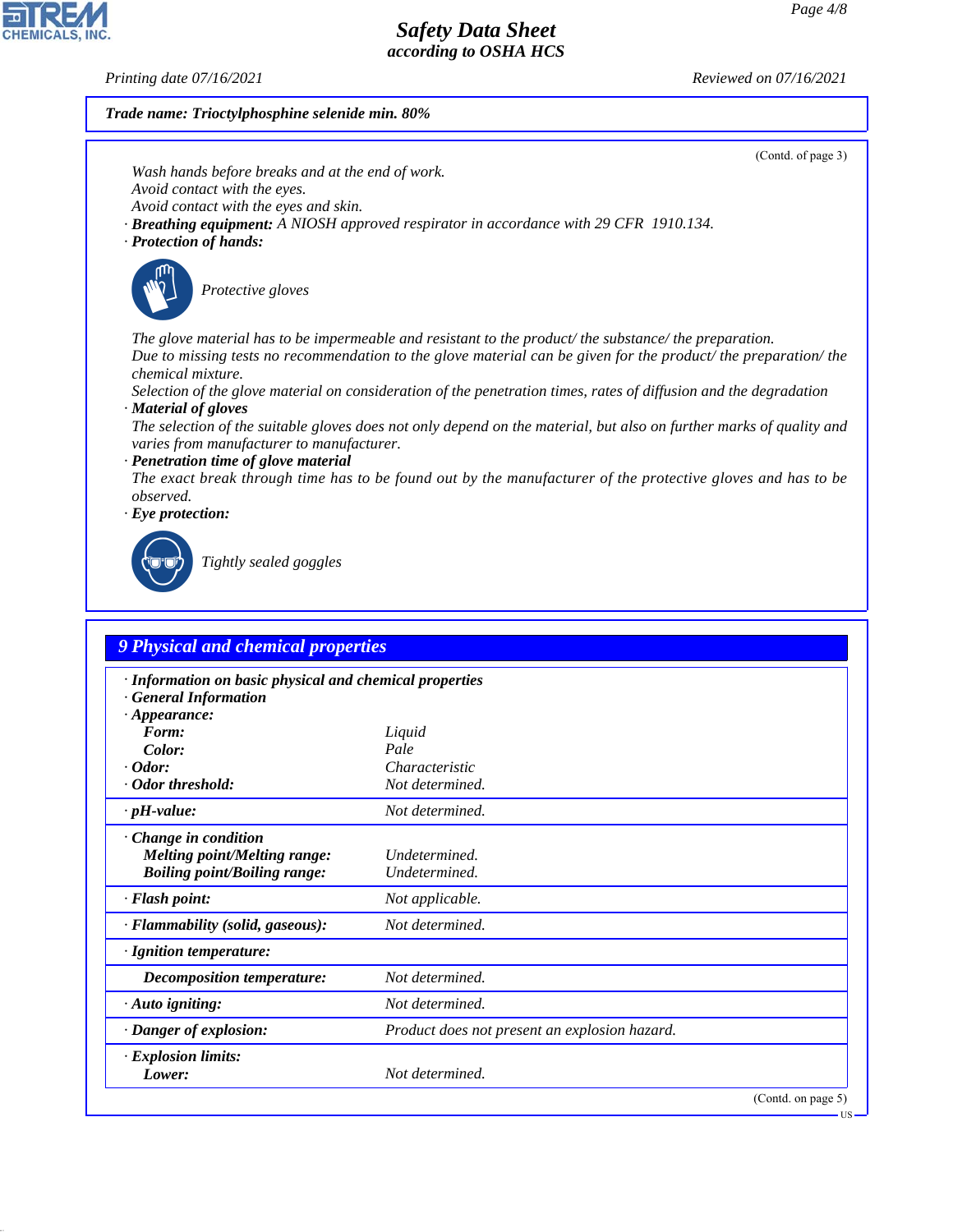*Printing date 07/16/2021 Reviewed on 07/16/2021*

*Trade name: Trioctylphosphine selenide min. 80%*

|                                                             | (Contd. of page 4)                         |
|-------------------------------------------------------------|--------------------------------------------|
| <b>Upper:</b>                                               | Not determined.                            |
| · Vapor pressure:                                           | Not determined.                            |
| $\cdot$ Density at 20 $\textdegree$ C (68 $\textdegree$ F): | 0.9 g/cm <sup>3</sup> (7.5105 lbs/gal)     |
| $\cdot$ Relative density                                    | Not determined.                            |
| · Vapor density                                             | Not determined.                            |
| $\cdot$ Evaporation rate                                    | Not determined.                            |
| · Solubility in / Miscibility with                          |                                            |
| Water:                                                      | Not miscible or difficult to mix.          |
| · Partition coefficient (n-octanol/water): Not determined.  |                                            |
| · Viscosity:                                                |                                            |
| Dynamic:                                                    | Not determined.                            |
| Kinematic:                                                  | Not determined.                            |
| · Solvent content:                                          |                                            |
| Organic solvents:                                           | $0.0\%$                                    |
| <b>VOC</b> content:                                         | 0.0 g/l / 0.00 lb/gl                       |
| $\cdot$ Other information                                   | No further relevant information available. |

### *10 Stability and reactivity*

*· Reactivity No further relevant information available.*

- *· Chemical stability*
- *· Thermal decomposition / conditions to be avoided: No decomposition if used according to specifications.*
- *· Possibility of hazardous reactions No dangerous reactions known.*
- *· Conditions to avoid No further relevant information available.*
- *· Incompatible materials: No further relevant information available.*
- *· Hazardous decomposition products: No dangerous decomposition products known.*

# *11 Toxicological information*

- *· Information on toxicological effects*
- *· Acute toxicity:*
- *· Primary irritant effect:*
- *· on the skin: Caustic effect on skin and mucous membranes.*
- *· on the eye:*
- *Strong caustic effect.*

*Strong irritant with the danger of severe eye injury.*

- *· Sensitization: No sensitizing effects known.*
- *· Additional toxicological information:*

*Swallowing will lead to a strong caustic effect on mouth and throat and to the danger of perforation of esophagus and stomach.*

*· Carcinogenic categories*

*· IARC (International Agency for Research on Cancer)*

*Substance is not listed.*

- *· NTP (National Toxicology Program)*
- *Substance is not listed.*

44.1.1

(Contd. on page 6)



US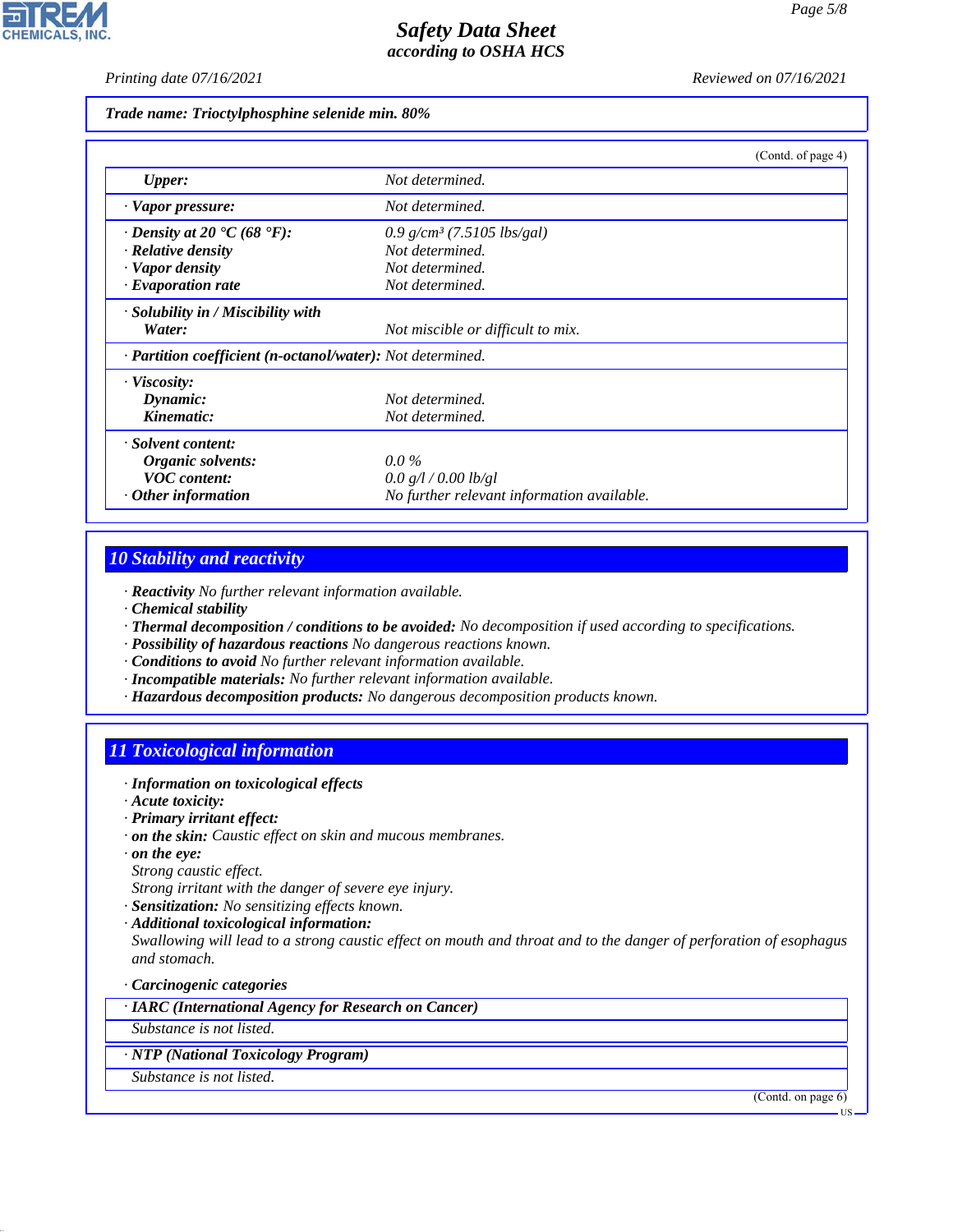*Printing date 07/16/2021 Reviewed on 07/16/2021*

*Trade name: Trioctylphosphine selenide min. 80%*

(Contd. of page 5)

*· OSHA-Ca (Occupational Safety & Health Administration)*

*Substance is not listed.*

### *12 Ecological information*

- *· Toxicity*
- *· Aquatic toxicity: No further relevant information available.*
- *· Persistence and degradability No further relevant information available.*
- *· Behavior in environmental systems:*
- *· Bioaccumulative potential No further relevant information available.*
- *· Mobility in soil No further relevant information available.*
- *· Additional ecological information:*
- *· General notes:*
- *Water hazard class 1 (Self-assessment): slightly hazardous for water Do not allow undiluted product or large quantities of it to reach ground water, water course or sewage system. Must not reach bodies of water or drainage ditch undiluted or unneutralized.*
- *· Results of PBT and vPvB assessment*
- *· PBT: Not applicable.*
- *· vPvB: Not applicable.*
- *· Other adverse effects No further relevant information available.*

### *13 Disposal considerations*

- *· Waste treatment methods*
- *· Recommendation: Must not be disposed of together with household garbage. Do not allow product to reach sewage system.*

*· Uncleaned packagings:*

*· Recommendation: Disposal must be made according to official regulations.*

| <b>14 Transport information</b> |  |  |
|---------------------------------|--|--|
|                                 |  |  |

| · UN-Number<br>· DOT, ADN, IMDG, IATA                                               | not regulated   |                              |
|-------------------------------------------------------------------------------------|-----------------|------------------------------|
| $\cdot$ UN proper shipping name<br>· DOT, ADN, IMDG, IATA                           | not regulated   |                              |
| $\cdot$ Transport hazard class(es)                                                  |                 |                              |
| · DOT, ADN, IMDG, IATA<br>· Class                                                   | not regulated   |                              |
| $\cdot$ Packing group<br>· DOT, IMDG, IATA                                          | not regulated   |                              |
| Environmental hazards:                                                              | Not applicable. |                              |
| $\cdot$ Special precautions for user                                                | Not applicable. |                              |
| · Transport in bulk according to Annex II of<br><b>MARPOL73/78 and the IBC Code</b> | Not applicable. |                              |
|                                                                                     |                 | (Contd. on page 7)<br>- US - |



44.1.1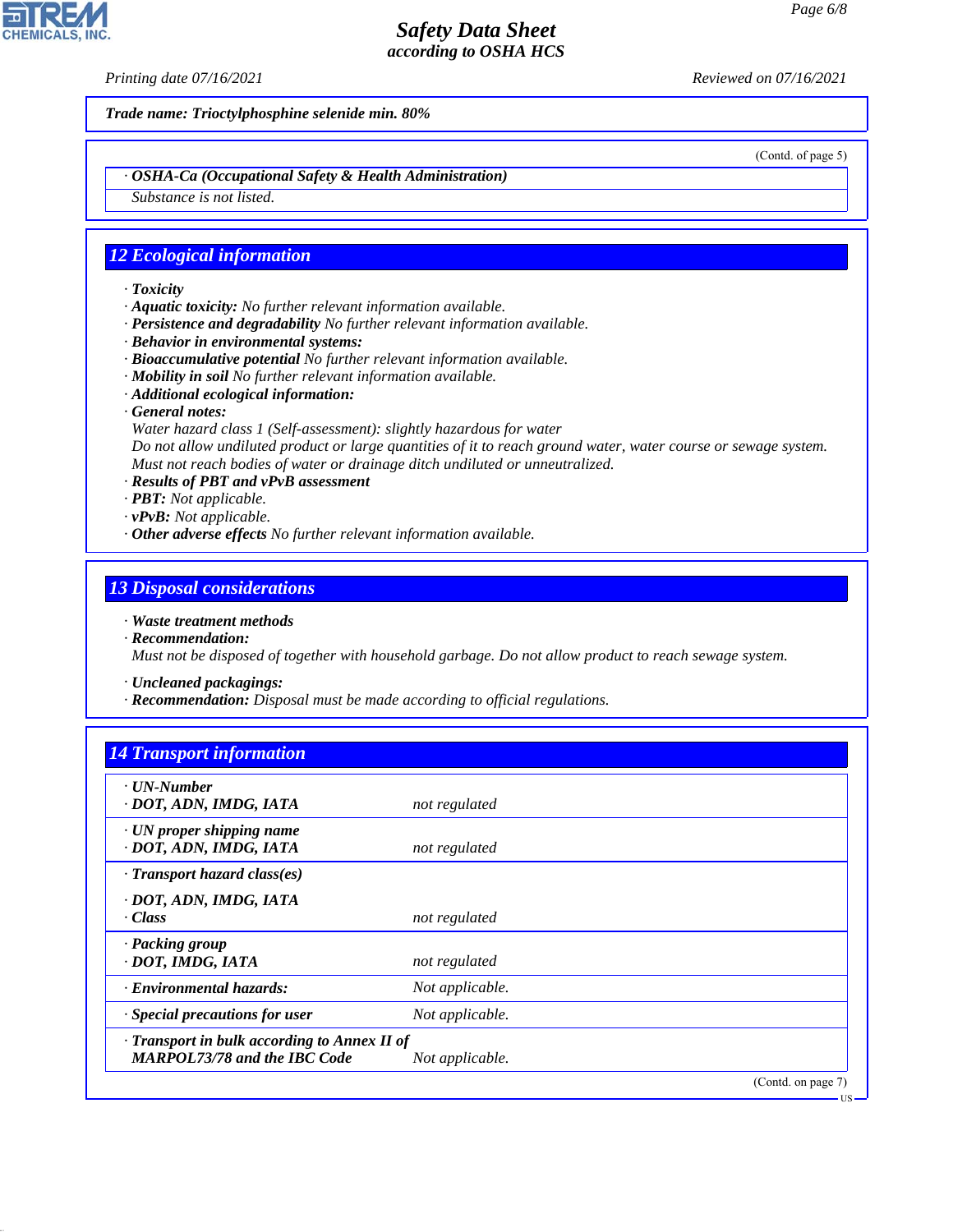**CHEMICALS, INC** 

*Printing date 07/16/2021 Reviewed on 07/16/2021*

(Contd. of page 6)

*Trade name: Trioctylphosphine selenide min. 80%*

*· UN "Model Regulation": not regulated*

### *15 Regulatory information*

*· Safety, health and environmental regulations/legislation specific for the substance or mixture · Sara*

*· Section 355 (extremely hazardous substances):*

*Substance is not listed.*

*· Section 313 (Specific toxic chemical listings):*

*Substance is not listed.*

*· TSCA (Toxic Substances Control Act):*

*Substance is not listed.*

*· Proposition 65*

*· Chemicals known to cause cancer:*

*Substance is not listed.*

*· Chemicals known to cause reproductive toxicity for females:*

*Substance is not listed.*

*· Chemicals known to cause reproductive toxicity for males:*

*Substance is not listed.*

*· Chemicals known to cause developmental toxicity:*

*Substance is not listed.*

*· Carcinogenic categories*

*· EPA (Environmental Protection Agency)*

*Substance is not listed.*

*· TLV (Threshold Limit Value established by ACGIH)*

*Substance is not listed.*

*· NIOSH-Ca (National Institute for Occupational Safety and Health)*

*Substance is not listed.*

*· GHS label elements*

*The substance is classified and labeled according to the Globally Harmonized System (GHS). · Hazard pictograms*



*· Signal word Danger*

*· Hazard statements*

44.1.1

*H314 Causes severe skin burns and eye damage.*

*H317 May cause an allergic skin reaction.*

#### *· Precautionary statements*

*P231 Handle under inert gas. P303+P361+P353 If on skin (or hair): Take off immediately all contaminated clothing. Rinse skin with water/ shower.*

(Contd. on page 8)

US